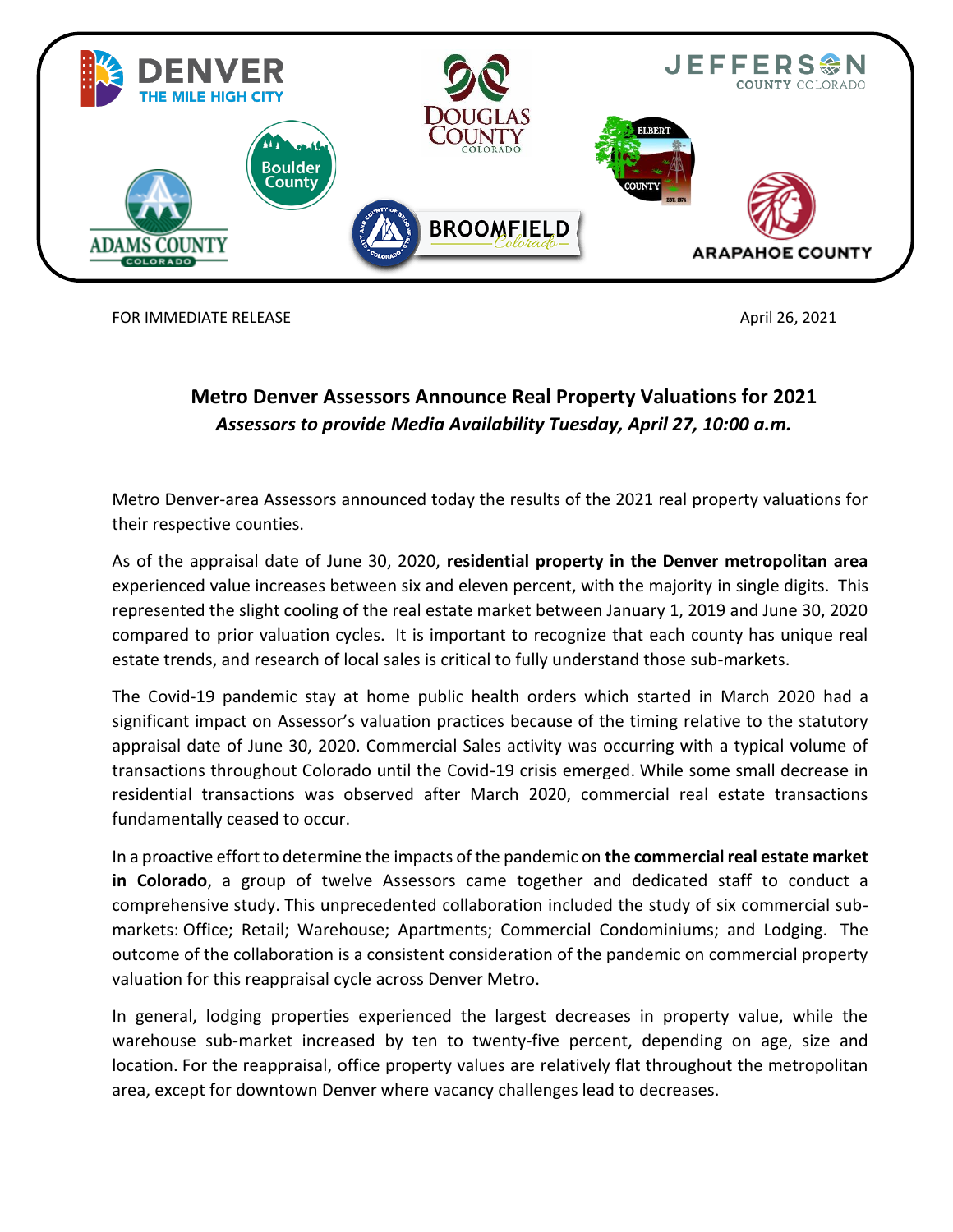Retail property values are mixed depending on use and the type of retail with the greatest negative adjustments applied to full-service restaurants and bars, entertainment facilities, and other hospitality related property.

| County            | Number of<br><b>Accounts</b> | <b>Median</b><br><b>Residential</b><br>Increase | General<br>Commercial<br>Change | Apartment/<br><b>Multi-Family</b><br>Increase | <b>Vacant Land</b><br>Increase |
|-------------------|------------------------------|-------------------------------------------------|---------------------------------|-----------------------------------------------|--------------------------------|
| <b>Adams</b>      | 193,200                      | 8%                                              | 12%                             | 11%                                           | 15%                            |
| Arapahoe          | 232,000                      | 7%                                              | 13%                             | 19%                                           | 19%                            |
| <b>Boulder</b>    | 141,500                      | 11%                                             | $-20\%$ to $+6\%$               | 15%                                           | 20%                            |
| <b>Broomfield</b> | 26,000                       | 7%                                              | $+8%$                           | 19%                                           | 10%                            |
| <b>Denver</b>     | 265,000                      | 7%                                              | $-10\%$ to $+25\%$              | 9%                                            | 10%                            |
| <b>Douglas</b>    | 157,800                      | 8%                                              | $-15$ to $+30%$                 | 12%                                           | 21%                            |
| <b>Elbert</b>     | 16,600                       | 6%                                              | $-12\%$ to $+7\%$               | 6%                                            | 15%                            |
| <b>Jefferson</b>  | 207,016                      | 10%                                             | $+10%$                          | 15%                                           | 18%                            |

According to Colorado statute, real property in the state is revalued every two years in oddnumbered years observing transactions and market conditions from the timeframe of January 1, 2019 through June 30, 2020.

Notices of property valuation will be mailed to property owners by May 1, 2021. Property owners are encouraged to visit their Assessor's website to research sales that occurred in their area during the statutory timeframe, and if they feel the value is in error, an appeal can be filed between May 1 and June 1, 2021. In the Denver metropolitan area, most Assessors offer online appeal applications, and all accept written filings either via mail or drop off. Adams, Broomfield, Denver, Douglas, and Elbert Counties are offering both in-person and virtual appeal meetings. While Arapahoe, Boulder and Jefferson County are not meeting in-person with property owners due to social distancing concerns, all are offering virtual meetings by appointment.

## **MEDIA AVAILABILITY EVENT** – Metro Assessor's Media Briefing

The Metro Denver Assessors will offer a virtual media briefing on the 2021 Real Property Valuations to answer questions and provide more details.

To participate and ask questions use the event address and password from a computer, not a smart device, as they don't work correctly. For those that want to call in and LISTEN ONLY, use the Audio Conf dial in number and Access code.

| Event address for | https://douglasco.webex.com/douglasco/onstage/g.php?MTID=e1de6c558f04fff96 |
|-------------------|----------------------------------------------------------------------------|
| attendees:        | c1c70d46a4135e93                                                           |